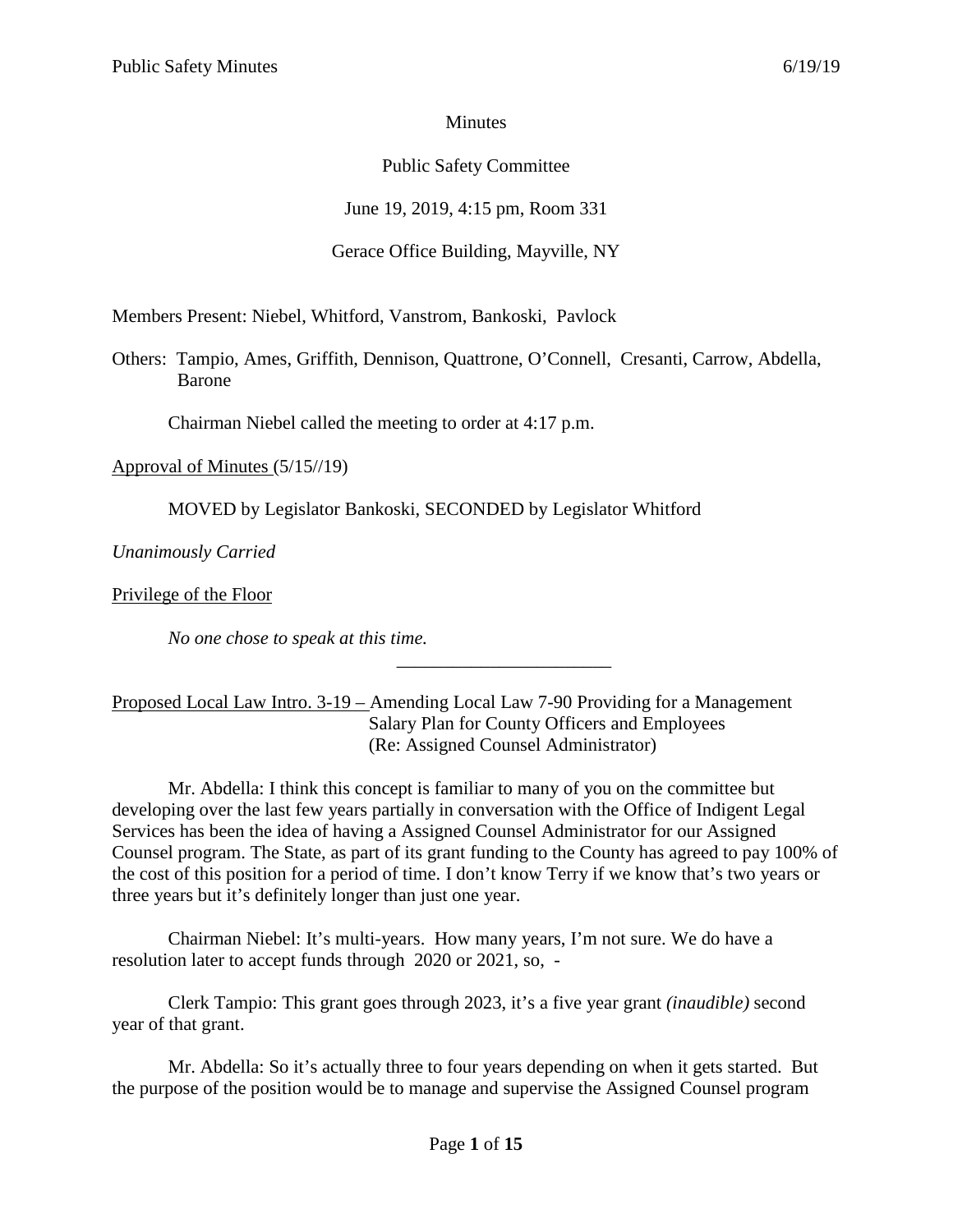which would entail this individual who would have to have a law degree and would have to have a certain minimum of experience in criminal defense work and be familiar with criminal law. They would be involved in supervising the panel of attorneys' who are appointed by the court to act as Assigned Counsel. They would also be reviewing and making recommendations to the courts regarding the invoices issued by those Assigned Counsel. In essence, oversee that program for the courts and for the County Legislature. At the same time, also, making sure the County, in its provision of defense for indigent clients, is providing a constitutionally sufficient defense that meets the requirements of the law. The person is going to have a broad based responsibility in terms of overseeing that program. The Local Law would set the salary range for this position as is done in any new position. HR was asked to do an analysis which they have done of the job description and the minimum requirements and have placed or recommending that it be placed in Range 10 of the Management Salary Plan. It's contemplated that this individual would be housed in the County Legislature in the empty office in the right corner as you come in the front door there of the legislative office. They would report to the County Legislature.

Chairman Niebel: So Human Resources determined the Range, did you have some input and perhaps Kathleen too, mainly Human Resources?

Mr. Abdella: Yes. They would perform that function.

Chairman Niebel: You guys had some input? Minimal?

Mr. Abdella: I don't think that I was specifically asked but I'm comfortable with that Range.

Chairman Niebel: Kathleen, you are too?

Mrs. Dennison: I just checked to make sure that the salary that we had budgeted for this position, it does fall within the stated range.

Chairman Niebel: Thank you. Any other questions?

Legislator Pavlock: Today, we are just o.k'ing the salary range, correct? It has nothing to do with the job description or requirements or anything to that nature?

Mr. Abdella: That is all that you are doing in this Local Law, yes. Although, I know a job description is being developed and I've seen a draft of it, yes.

Legislator Bankoski: Will that come before us once that's done?

Clerk Tampio: I believe that it was sent to all the Legislators.

Legislator Vanstrom: I think that only the Leadership got it.

Chairman Niebel: Kathy, we'll see something once it's finalized to –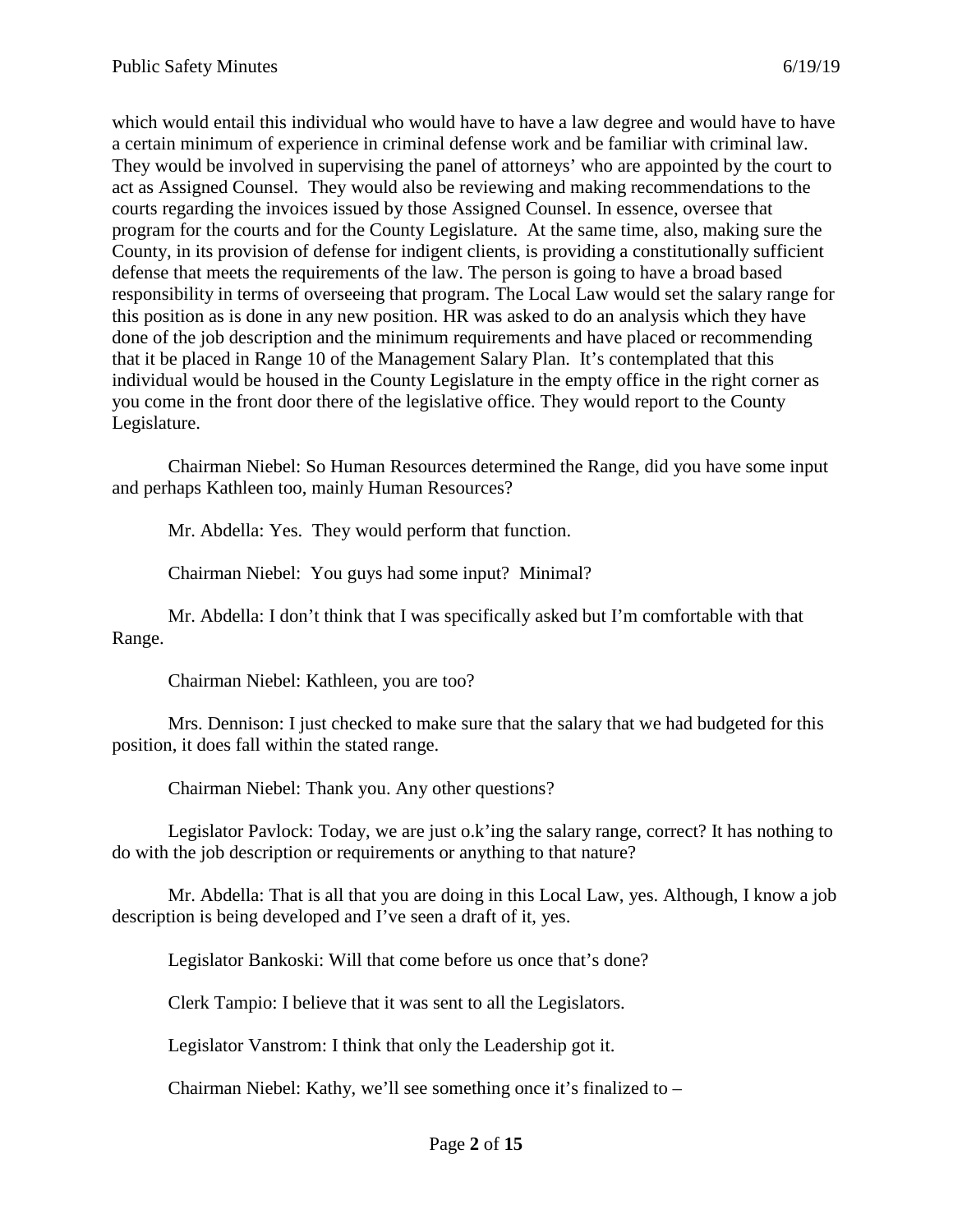Clerk Tampio: The job description that was developed was in conjunction with discussions with people from Indigent Legal Services in the State. They sent a sample job descriptions which we drew from. We developed it with a lot of input from Pierre Chagnon, Legislator Chagnon and then that description was sent back to the people we had contact with in Indigent Legal Services and they reviewed it and said that they were satisfied with it. So it was the Legislature that developed that job description.

Mr. Abdella: Depending on whether it's been sent out, I would recommend to go ahead and send out the current draft ahead of next week's meeting.

Chairman Niebel: So we can review it.

Mr. Abdella: Yes and that's typically what we do. That doesn't mean it can't be changed after that but, I think it's normal for you all to see that description as you are approving the local law to set the Range.

Chairman Niebel: Dan, we'll have something to look at as some point and time but for right now we're just approving the Range.

Legislator Pavlock: That is what my question was. If we approve the Range, that is one thing, but also, just really couldn't hire anyone until the job description was approved also.

Chairman Niebel: Correct. It hasn't been finalized yet but it's being worked on. Any other questions of Steve?

## *Unanimously Carried*

Proposed Resolution - Confirm Re-Appointments – STOP DWI Advisory Board

Sheriff Quattrone: These are re-appointments. Ben Webb has been on the Advisory Board. Penny Hutton had been on. Her term had expired for several years but has shown reinterest in it and that's why we're submitting those names. We have one additional one that we need but we haven't found that individual yet.

Chairman Niebel: Next month or whenever. So these people have consented?

Sheriff Quattrone: That is correct.

Chairman Niebel: Any questions of the Sheriff?

## *Unanimously Carried*

Proposed Resolution – Confirm Appointment & Re-Appointments – Chautauqua County Traffic Safety Board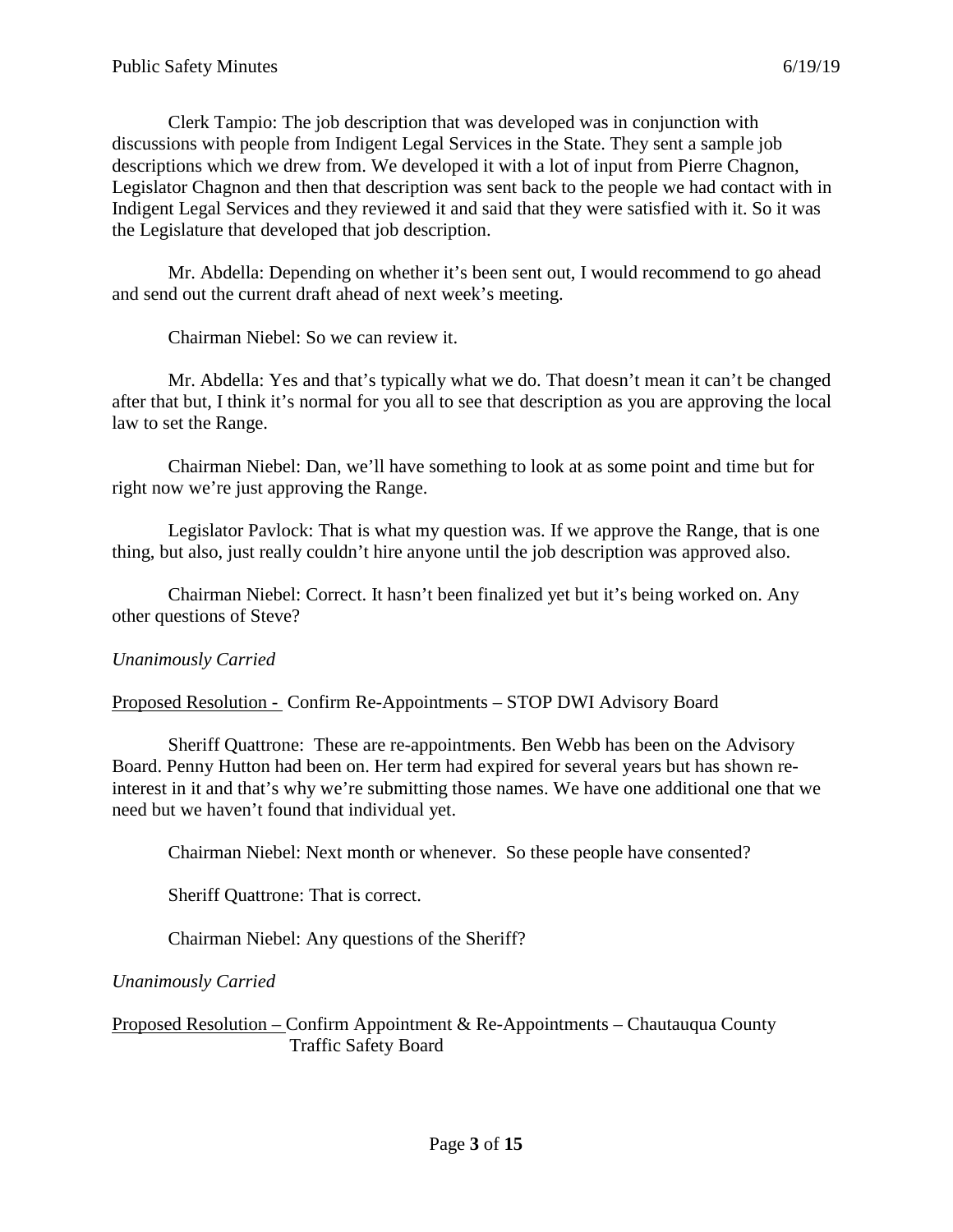Sheriff Quattrone: Again, these are all re-appointments. All four of the names. We also have one additional one that we'll be getting in the next month or so that represent the auto industry. Oh, sorry, Jessica Dayton is new. She will be replacing Terry Kindberg and Jessica is the Executive Director of the Safety Village.

Chairman Niebel: O.k, so Rodgers, Barmore, and Aget, are all incumbents?

Sheriff Quattrone: Yes, they have been there and they've all agreed to re-up?

Chairman Niebel: Any questions of the Sheriff on this resolution?

Legislator Pavlock: How often do these boards meet?

Sheriff Quattrone: Quarterly.

Legislator Vanstrom: That board meets quarterly?

Sheriff Quattrone: Right and the DWI hadn't been on a regular basis and we're trying to get that where we meet on a more regular basis.

Chairman Niebel: Any other questions?

*Unanimously Carried*

Proposed Resolution – Amend 2019 Budget for Office of the Sheriff

Ms. Cresanti: The first of these expenses, it's actually for a piece of equipment in the Jail. It's a floor cleaning machine was very used and we've continued to get it up and running and this time it just kind of died. So this is the cost of a replacement. It wasn't an anticipated expense so it wasn't budgeted so we need to add it to the budget. On a side note, it is a fully reimbursed expense actually. We get reimbursed out of the Commissary account. So this expense will be reimbursed fully. The second one is just grant equipment purchase for one of our grants. It was actually budgeted for the 2018 expenses. It didn't get used and now they are ready to make that purchase so we just need to add that to the grant account and that is also fully reimbursed.

Chairman Niebel: Is that the next resolution or is that the same one?

Ms. Cresanti: No, it's all part of the same one. There is two expense lines, the \$2,900 is the floor machine and the \$37,638 is grant equipment for the bomb grant.

Chairman Niebel: Any questions for the Sheriff Department?

*Unanimously Carried*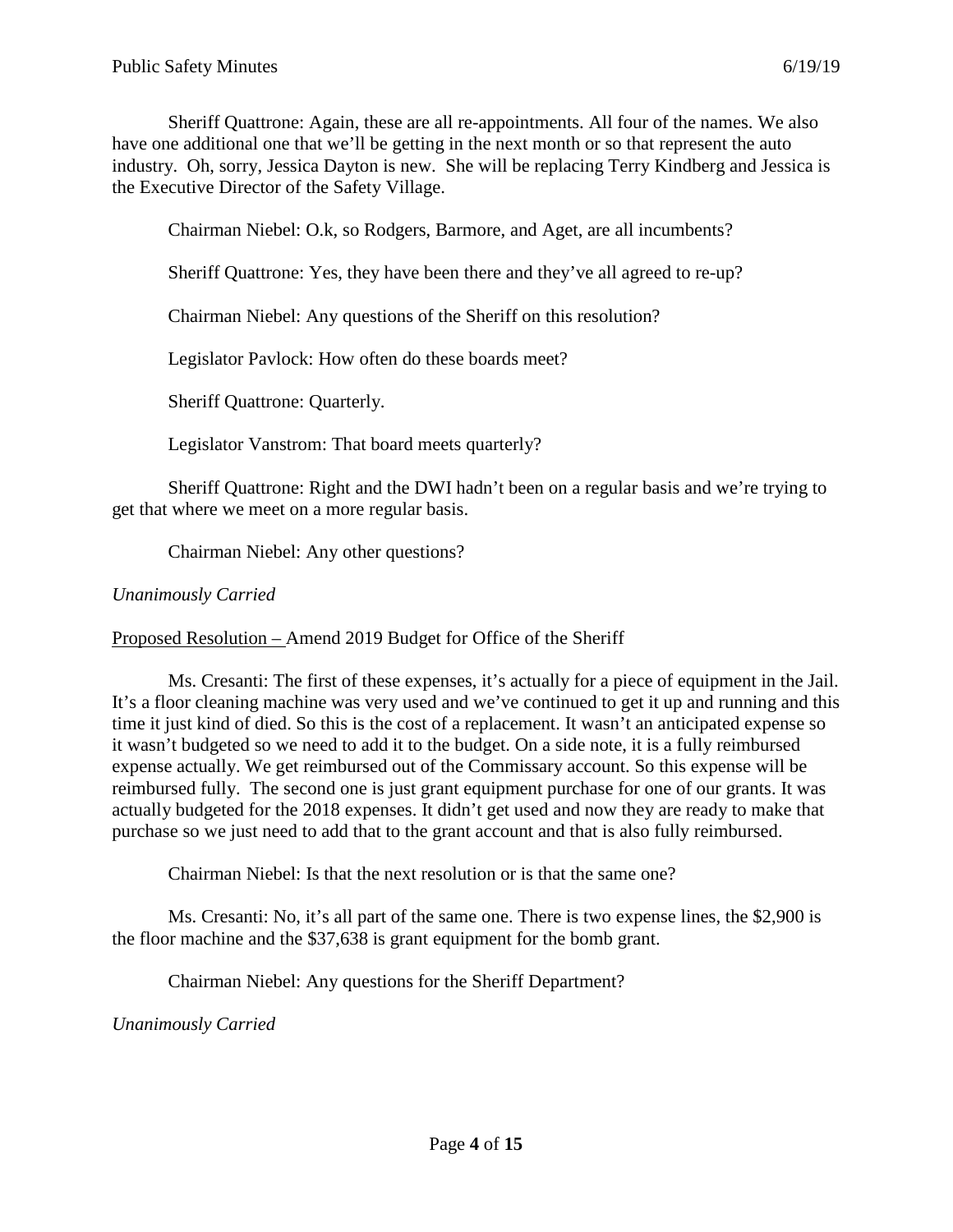Proposed Resolution – Authorize Execution for New York State Office of Homeland Security Grant for State Law Enforcement Terrorism Prevention Program (SLETPP) FY 19

Sheriff Quattrone: This grant helps us with Matt Trusso's salary. Matt is the one that maintains our radio computer systems and it's a reoccurring grant.

Ms. Cresanti: Yes, each one is a three year grant and we apply and so far we have gotten for the last few years.

Chairman Niebel: Matt's been with you guys for -

Sheriff Quattrone: It's been over 30 years. I think he's probably the longest tenure within the Sheriff's office.

Chairman Niebel: No local funds?

Ms. Cresanti: Correct.

Chairman Niebel: Any questions of the Sheriff's Department on this resolution?

### *Unanimously Carried*

### Proposed Resolution – Amend 2019 Budget for State Homeland Security Program (SHSP) Grant Award

Mr. Griffith: This is our Homeland Security grant which we've gotten every year and this year instead of loading all the revenues up front for our grants, we load them as we take the money back out so we don't run short. So it's an in from the grant and an out from the grant to spend the money back out again. No local share. This is a grant that we have had for years. Federal Homeland Security monies administered through the State of New York.

Chairman Niebel: We've seen this one before a number of times. Any questions of John on this resolution?

## *Unanimously Carried*

### Proposed Resolution - Modify Capital Project Requests Related to Shared Storage Pole Barn

Mr. Griffith: The Sheriff and I, we almost inherited a project to build a shared pole barn and we just didn't have enough funds for it. The bids came in way higher than what we had and the Sheriff and I talked it over and we thought we could better use those funds in other places. The funds I have I would put toward replacing 39 AED's which are placed throughout the County, including DPF, these buildings that have been around since just after 911 and are getting to the end of their life and the maintenance is getting high. So we would put all new AED's in.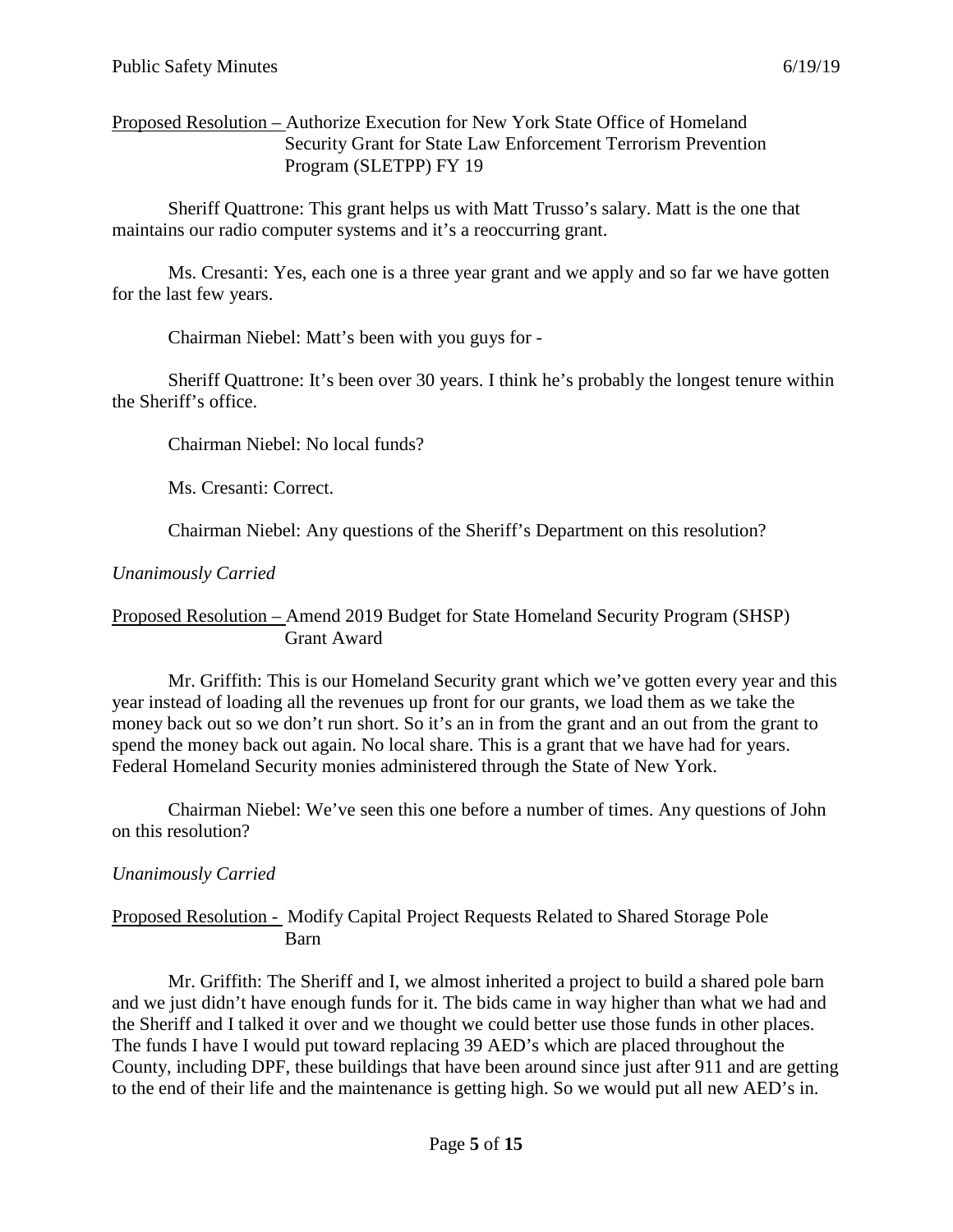Sheriff Quattrone: We are going to use part of the funds for what is called a "Trunarc"? devise which narcotic analysis. It's a hand held devise that will be primarily stationed up in Dunkirk, at the Drug Task Force office which enables us to test a narcotic without having to touch it. It's also allows us to start the prosecution on a drug case before requiring to get the lab results back.

Chairman Niebel: What kind of narcotics? Marijuana, heroin?

Sheriff Quattrone: Primarily it's used for the heroin, opioids. There is a list of about 21 or 22 different drug categories that is tested. They update the software periodically as they get different drugs that they realize they need to test.

Chairman Niebel: Did they use it on the guy that flipped his car just recently?

Sheriff Quattrone: They very well could have. Jamestown has one so it's nice to be able to utilize one in the north end and one in the south end.

Chairman Niebel: The Sewer District backed out on your guys on this?

Mrs. Dennison: I guess that would be an appropriate way to phrase it. The Sewer District was originally scheduled to spend \$250,000 on this project but that expenditure would have been financed by the user fees from the sewer district. The District wasn't getting any outside funding and did not feel that it could sustain that expenditure.

Chairman Niebel: So when they pulled out, it didn't become feasible then for you guys?

Mr. Griffith: No, the original bid we had, was like \$170,000 and the original bid for the shell with no concert work inside of it, no tin work inside of it, and no doors in it was \$184,000. It's prevailing wage of course. Two fifty on top of that, we could have finished it off and had it but we couldn't do it.

Mrs. Dennison: The Sewer District was able to accommodate its needs in another facility, correct?

Mr. Griffith: Yes.

Mrs. Dennison: So it really didn't have the funds and have a compelling need to spend them. So, part of the accounting language in the resolution is to remove that influx of funds from the Sewer District. So, take that back and return funds to the Sewer District's fund balance. Then the other changes are, you will see in here that we are proposing to increase the use of fund balance for these two new projects but there will be a contribution to the reserve for capital with the existing project is cancelled. So the existing project is kind of in two pieces right now. The one piece is the funding from the Sewer District and the other piece was funding from the capital reserve. A \$170,000 from the capital reserve. So when the existing project is closed, that money will return to the capital reserve. We're saying the estimated return to the reserve is \$167,500 because \$2,500 of the budget has already been spent, I believe, on a study.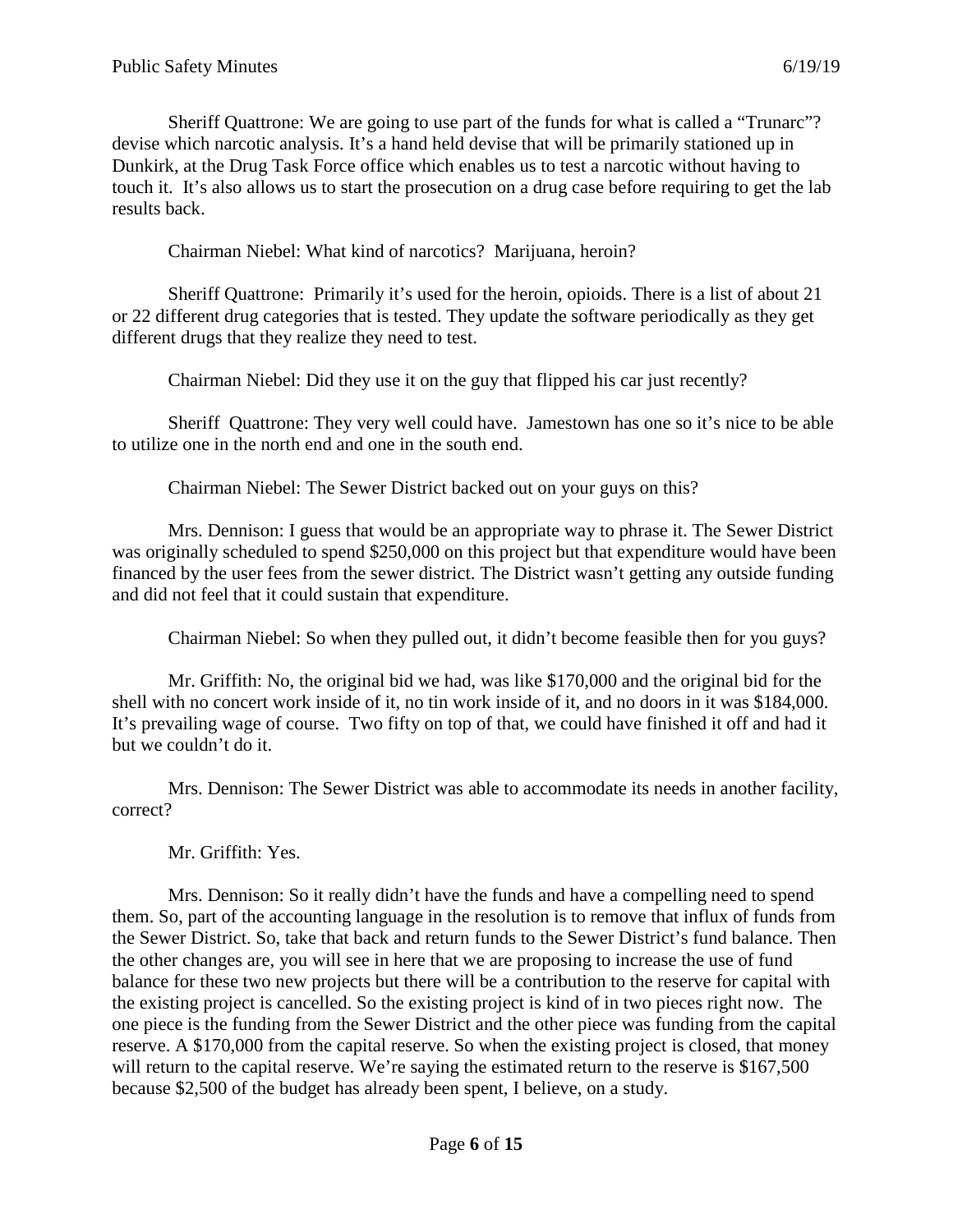Mr. Griffith: Drawings.

Mrs. Dennison: Drawings for the facility. So when the project is closed, the money will go back into the capital reserve and the proposal then is to withdraw some money from the capital reserve for the two new projects that the Sheriff and Director Griffith have described. This proposal was already presented to the Planning Board and received approval.

Chairman Niebel: Any further questions from the Committee?

# *Unanimously Carried*

### Proposed Resolution – Authorize Litigation Against Telecommunications Companies Regarding 911 Surcharges

Mr. Abdella: The resolution is fairly self-explanatory. We have received communications from the New York State Association of Counties regarding the discovery that there were these discrepancies across the State and actually across the country regarding the collection of these surcharges and there remitting to the counties. So NYSAC has coordinated the retention of a law firm to work on a contingency fee basis to represent counties in seeking to collect and get back these missing surcharges. So this resolution would authorize Chautauqua County to join that multi-county law suit being brought.

Legislator Vanstrom: How much is it going to cost us?

Mr. Abdella: It's being done on a contingent fee basis so there will be no cost to us other than –

Legislator Pavlock: What they recover?

Legislator Vanstrom: O.k., so it's kind of like a percentage?

Mr. Abdella: Right.

Legislator Vanstrom: Like a credit card company.

Mr. Abdella: Collections on it, you could say that or other types of contingent, personal injury type litigation.

Chairman Niebel: If these guys don't win –

Legislator Vanstrom: We get nothing.

Mr. Abdella: And we don't pay anything, that's right.

Chairman Niebel: Do we have any idea how much potentially Chautauqua County could realize?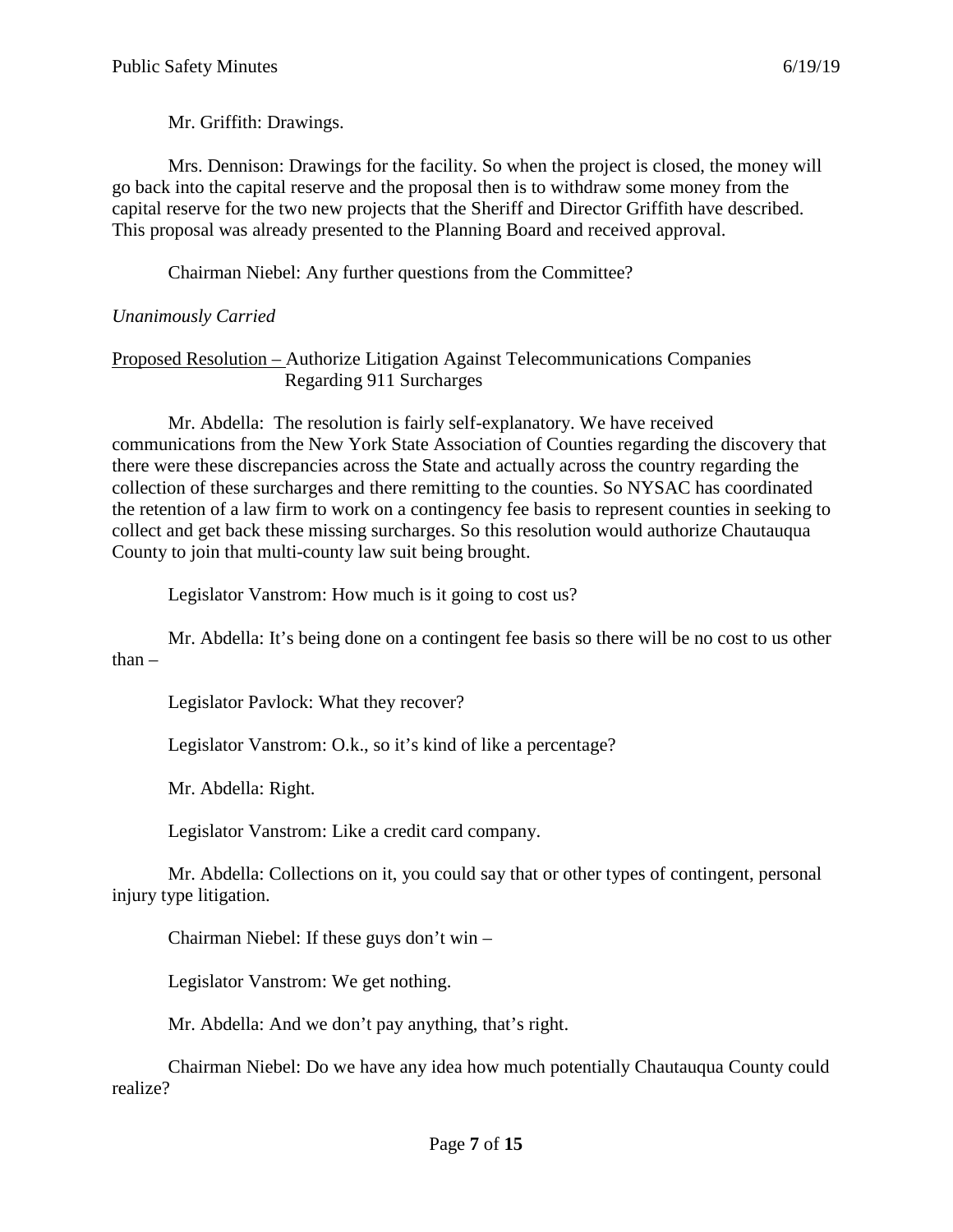Mr. Abdella: Not really at this stage, no.

Chairman Niebel: Not even a ball park?

Mr. Abdella: Not really.

Chairman Niebel: You think it's work pursuing?

Mr. Abdella: Yes.

Legislator Whitford: Would it be retroactive to when they were supposed to collect?

Mr. Abdella: As far back as they could go, yes.

Chairman Niebel: Sounds like a good idea. Any other questions of Steve?

*Unanimously Carried*

**Other** 

Chairman Niebel: Folks, under "other", we have a number of proposed resolutions involving the Public Defender's office.

Proposed Resolution - Authorize Acceptance of Indigent Legal Services Grant for the Period January 1, 2017 to December 31, 2019

Mr. Barone: That is the distributions seven and as the Committee may be aware of, we have a number of different distributions that we're awarded by New York State Indigent Legal Services –

Chairman Niebel: Under the Hurrell settlement?

Mr. Barone: Exactly. Regarding the enhancement of services for our office, Chautauqua County, that have again, quite frankly, enabled us to provide additional attorneys in the office, additional support staff, additional office space, things that the State and OILS, which is the Office of Indigent Legal Services has determined would help or be necessary in order for us to provide affective assistance counsel to our clients. So distribution seven and as the Committee probably is aware by now, OILS runs a little bit late in getting their distributions to us. It's not just Chautauqua County but it's with every other county as well. I have talked to other Public Defender's and they are always running behind. But, that being said, we finally have distribution seven and as you will see in a few moments we also have distribution eight finally come through as well. So this again are the funds we've relied on and ready to implement in our office to provide for some of the things we've find absolutely necessary in order to provide for assistance of counsel.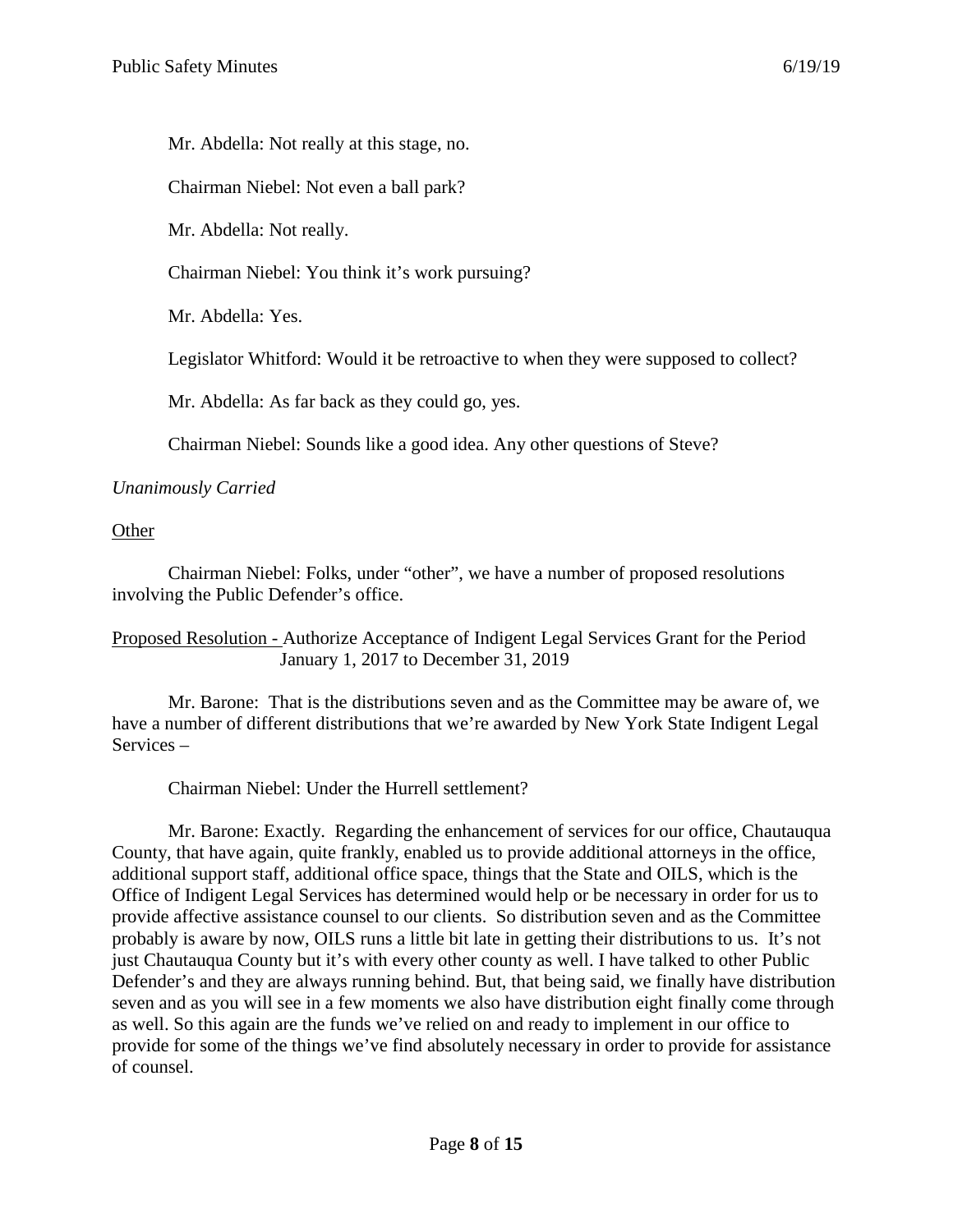Chairman Niebel: So this is for January 1, 2017 through December 31, 2019, it's for \$269,919 and it's all State money.

Mr. Barone: Yes, all State money. There is no contributing or contribution on the part of the County regarding this distribution or this grant. Again, one of the questions that I know that has always come up in the past is, these particular grants that we have been receiving from OILS, with these grants we have been able to hire new attorneys for example. We've also been able to increase salaries for the Assistant Public Defenders and just as important if not more important our support staff has increased. As a matter of fact, we just hired two new clerical positions. Filled those in the last couple of weeks and we have a new clerical position starting tomorrow. Which is absolutely essential. We've hired new investigators, eligibility examiners, and one of the things that I do want to point out is that these grants or distributions are running through 2022/2023. If for some reason, OILS does not continue these grants or distributions, the County is not required in any way to continue with supporting the level of staffing that we're doing. That is part of the contracts that come through and end up actual in Steve's office for review. So that is one of the key essential elements. Just so the Committee is also aware, one of the things that OILS does is they gather from us a number of different data. We're constantly feeding them with data so that they can have updates and see where to direct the monies or redistribute the monies. If they feel that Chautauqua County for example, needs less money or more money, they can adjust those grants in the future.

Chairman Niebel: So this is just to accept this grant that runs January 1, 2017 to December 31, 2019 in the amount of just about \$270,000, all State money. Any other questions of Mr. Barone?

Legislator Whitford: Do you think that these will be continued based on outcomes? That is why all that data is being transferred back to the State? I mean, obviously if they aren't getting the bang for their buck, the probably won't be continuing, correct?

Mr. Barone: I think you are right to a great extent. When we first negotiated with OILS and discussed with them the monies that perhaps we needed or our figures and our caseloads, we kept pretty good records and they were able to determine maybe where to funnel the monies. In any type of defense situation it sometimes difficult to - let me put it this way, there is no win or loss a lot of times. To really be able to objectively determine how good of a job you are doing in representing your clients, it's not always that simple. That is why they do collect the data that you are referring to Paul. What will happen is, for example, they will be able to put their thumb on the exact number or increase or decrease in caseloads. Now, one of the things that you have talked about, for example, and they can see right now, is that we're averaging about 7,000 new cases a year and I've said this before and it's documented, you just go to OILS and they will tell you, Chautauqua County is one of the busiest if not the busiest County for the Public Defender's office outside the five boroughs. So that was a big part of how much they gave us. They will continue to monitor that and we're required. Every file we open, we have to report it. Now, they will take a look and they have already asked me, we've already given them a quarterly report and they wanted to know how many files were opened up, how many of those files were felonies, how many were misdemeanors, if their felonies, what level of felony, and the ultimate outcome. Were those charges dismissed, were they pled out and one of the things and you are right, they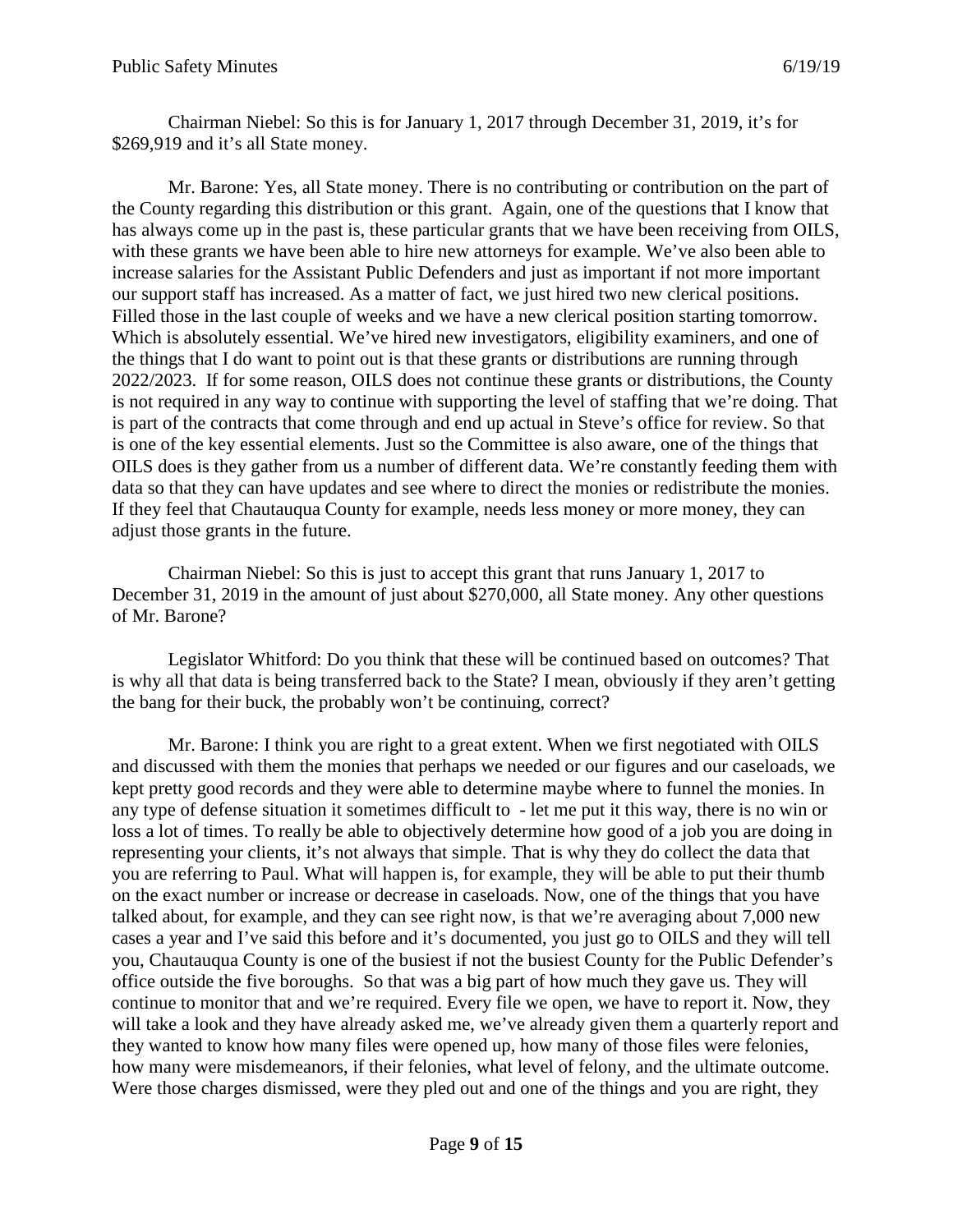will look on whether or not they are getting a bang for their buck. One of the things that they look at and it goes back to the settlement, is that they want to make sure that every Public Defender office in New York State is a effectively representing their clients. How do they do that? One of the things they will look at is, our number of attorneys and the average caseload they are handling. So one of the things that they should be able to see, is even if our caseloads keep going up, because of these distributed funds, I can hire more attorneys which will lower their caseload average. The assumption is, with less cases, you'll be able to do a better job on representing the individuals. That is the argument. Not always necessarily true but it should be. They will take a look at that. One of the other things they look and I've said this and OILS told us this when they met with us and some of the other Legislators is that, my office has the highest rate of trials for all indigent defenders in New York State. Along with the highest acquittal rate. That is documented. So they see that our office is effective as far as trials go and what we're accomplishing by trying cases. As everyone probably knows, at least my theory is that if you are known to try cases and you try cases, you ultimately might accomplish getting better plea bargains as well because they know you try cases. So, it's hopefully going to continue that way.

Chairman Niebel: Any other questions of Mr. Barone?

#### *Unanimously Carried*

#### Proposed Resolution - Authorize Acceptance of Indigent Legal Services Grant for the Period January 1, 2018 to December 31, 2020

Chairman Niebel: This is pretty much an extension of the first one? The amounts are different.

Mr. Barone: Yes, the amounts are different. One thing that I do want to add on distribution eight, these were monies that we really didn't anticipate getting. Some of them. I mean, we kind of found out about this but as you can see the amount is a larger amount and again, it's exactly like distribution seven as far as what we're using the monies for. The only other thing I want to point out very quickly and what is important is that, before these distributions are agreed upon or approved by New York State, they've already sat down with my office as well as with the Legislature, we did it in certain bits and pieces, but, OILS has a complete breakdown in detail what every dollar is being used for by our office. So for example, if we're hiring a new Assistant Public Defender as part of this distribution, it's listed specifically in that plan with OILS, "x" amount of dollars and that's delegated to the hiring of an Assistant Public Defender. In other words, once we get these monies, I just can't do what I want with them. It's already broken down and that's part of the reporting requirements to OILS as well. And that is part of the requirement is that we comply with whatever they have given us the money for. Part of the reporting process Paul, is not only to measure the effectiveness of the funds but it's also to make sure that they are giving us the monies and putting the monies where it's most needed. It could be a fluid situation. That is one of the things that I just want the Committee to be aware of and the Legislature is that these funds are just given to us and then we determine where they are going to go. It's already broken down and it's a give and take process. For example, I know that I was arguing with OILS on and off about how many attorneys I thought I needed. Increase in attorneys or enhancement. They said, look it, the number is pretty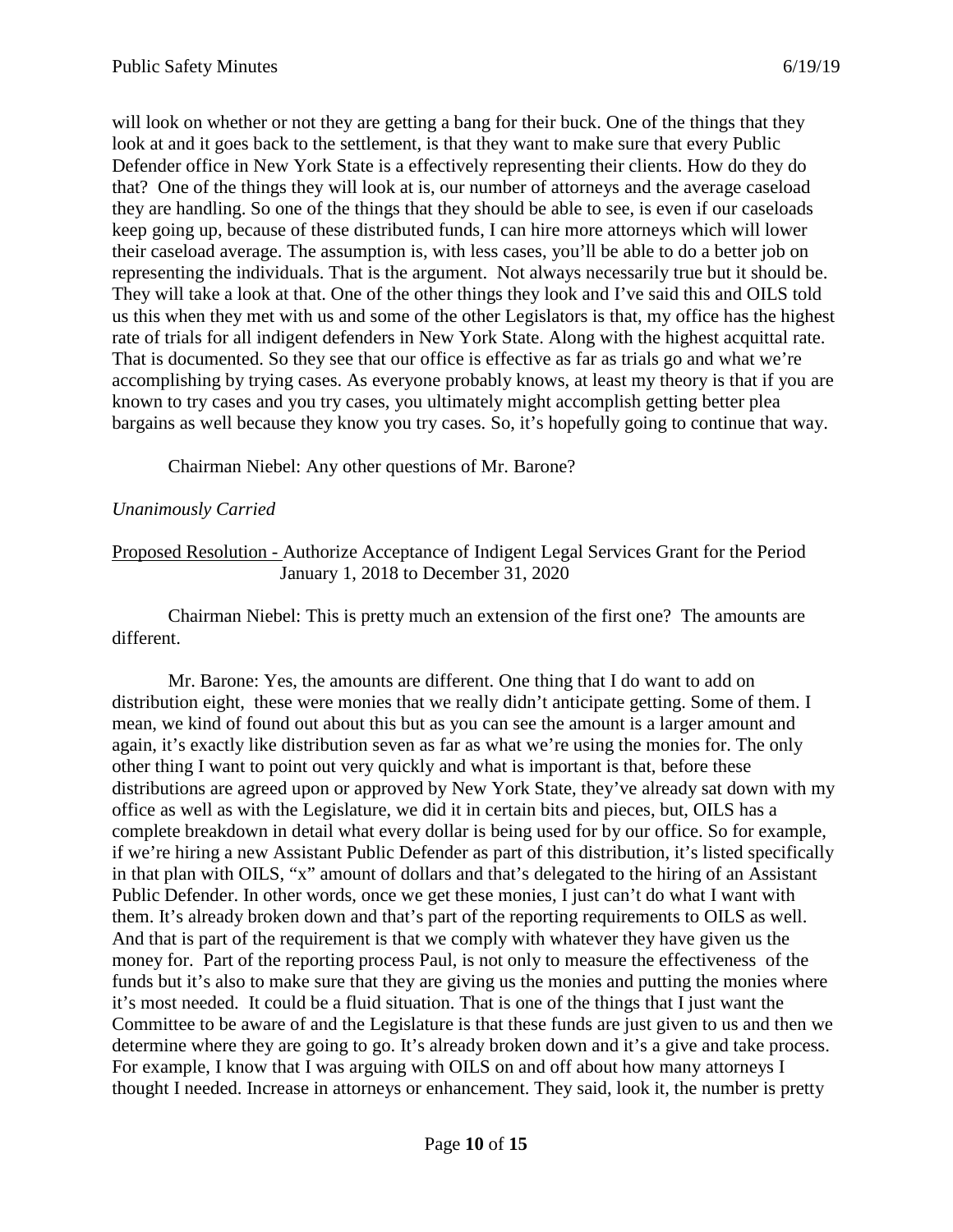much is saying this is the number you'll probably need but if it changes, we'll see as the situation arises. But, that is where those funds are going, whatever was agreed upon.

Chairman Niebel: Any other questions of Mr. Barone?

Legislator Pavlock: The funds that you have here and both of these have been back dated, how much of it is new money or money that you haven't spent or anticipated or have already used *(inaudible)?*

Mr. Barone: Good question. I wish I could tell you exactly. In these distributions, we've already spent – I mean some of these monies really have not been distributed so we actually haven't spent them. The monies that you are seeing us get through these distributions are for enhancement purposes. So, we've already created a budget through the County that has been affective, it hasn't been what we actually need to effectively represent the indigent clients. So these funds that you are seeing, we have been operating on barebones. For example like, because of the distributions that are now coming through, we just had one that came through not too long ago, that was approved, that provided for the hiring of three new Assistant Public Defenders in my office. We didn't do that until we had that distribution in and the monies were available. Kathleen can probably tell you much better than I can. So we really wait until, at least the way it's been explained to me is that, once OILS sends out the distribution, the contract, and then we get it to Steve's office, they will review it, they'll get it to the Legislature and once everything is approved, then we know it's there and the monies are available. So we kind of hold off until that point. If I may, the one thing that has been difficult to actually kind of incorporate into this and one of the things that hopefully they see and this goes back to what Paul asked about, is that, we have this centralized arraignment that we've worked with the Sheriff's Department on and the Magistrates Association. That is where my office provides 24/7 coverage for any arrangements in Chautauqua County. It's done at the Chautauqua County Jail. It's referred to as CAP, but, in additional to that, we also have separate weekend arraignments and coverage that my office provides for, in Jamestown City Court and Dunkirk City Court. So we have an attorney with every individual that's arrested in Chautauqua County, no matter what time of the day or night and provide for that coverage at the time they appear in front of a Magistrate or Judge. That is part of OCA, Office of Court Administration requirement. Now, the attorneys in our office, we haven't received anything from OCA to give to the attorneys including myself, for that CAP coverage or arraignment coverage. So one of the things that OILS has asked me about is the number of our arraignments so far this year and the kind of coverage we've provided so I would anticipate that these distributions will reflect that. I have asked them to consider giving us some type of grant to cover the increased workloads for the attorneys and staff. Also, we cover, Raise the Age. We have to provide the attorney for Raise the Age which is 24/7 and we haven't received any separate funds for that as well. Keep in mind, the District Attorney's office, for example, doesn't have to provide attorneys for either CAP, arraignments in either City court, or for Raise the Age. My department does. So, hopefully that's something that you'll see reflected in the near future. It's kind of a fluid situation.

Chairman Niebel: Thanks, sometime we'll have you back and talk about central arraignments. Not today. I heard some pros and cons.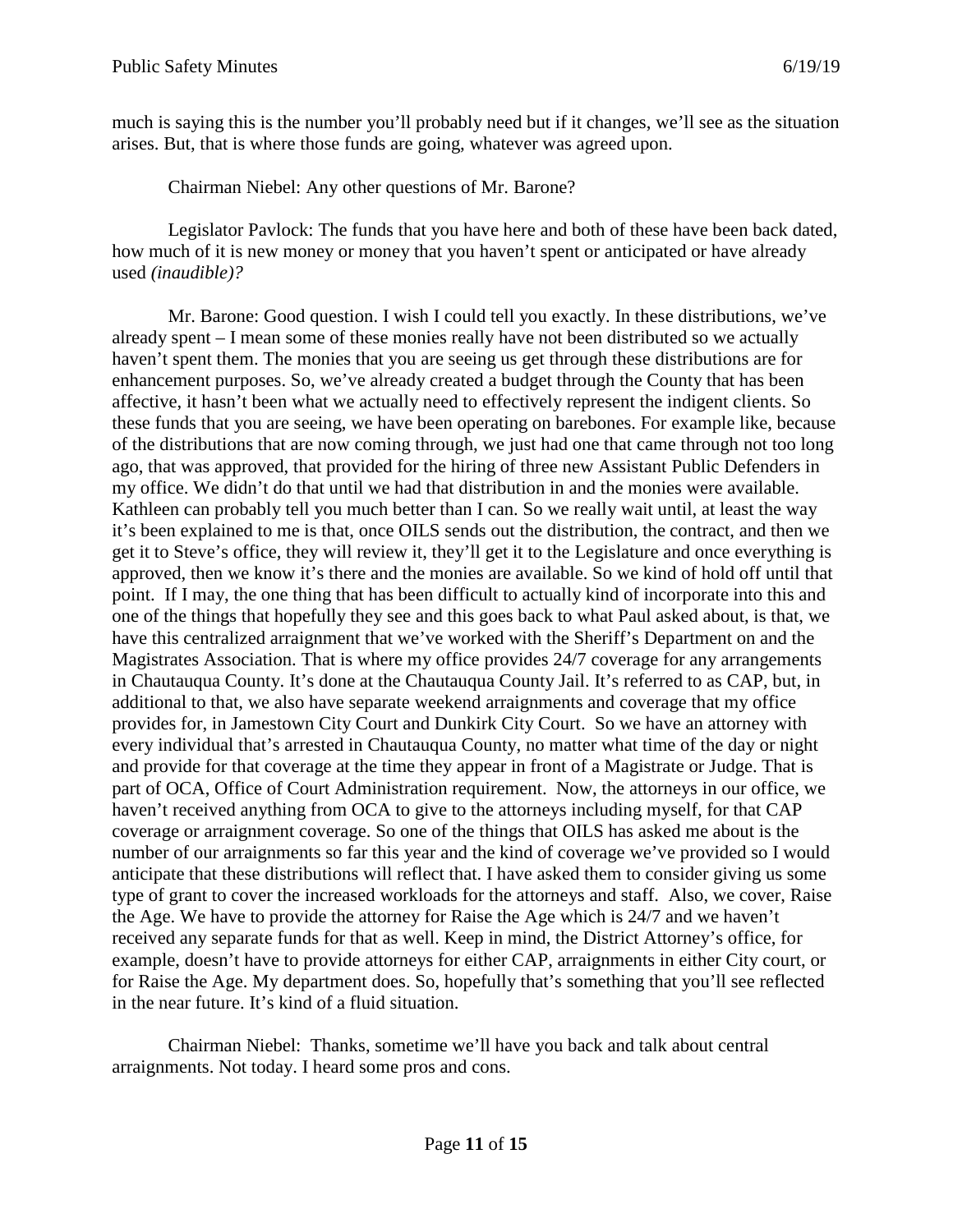Mr. Barone: Sure.

Chairman Niebel: Any other questions of Mr. Barone on this resolution?

#### *Unanimously Carried*

#### Proposed Resolution - Confirming 2019 Salary of Public Defender

Mr. Barone: Again, this is a - we initially supplemented the Public Defender's salary with OILS funds, grant monies going back to 2017 which I believe was the initial supplement to my base salary here in Chautauqua County. I remember, I think I was appointed in 2012, if I'm not mistaken, yes, January of 2012. My base salary at the time for the appointment was and that was on a part time basis was \$75,000. Subsequent to that, because of the push by OILS and one of the things that Office of Indigent Legal Services has attempted to do is to create paid parity between the Public Defender's in New York State and the prosecutors. Traditionally the prosecutors have always made more than the Public Defender's. Quite a bit more and if you look just in Chautauqua County, for example, the Assistant District Attorneys, just going back 5/6 years, their base salaries or their salaries were substantially more than Assistant Public Defenders or the Public Defender themselves. For example, right now, since my first appointment in 2012, it's been approximately 8 years, my base salary through Chautauqua County is up to a little over \$80,000. So my cost to the taxpayers actually has only been \$5,000 salary wise. My salary is \$80,000, the District Attorney in in this County, his base salary or his salary, I believe, which is set by New York, is approximately \$187,000. So it's double of that. Now, nothing for nothing but that's the way it's always been for years. So OILS, Office of Indigent Legal Services, said, in order to – their reasoning is, in order to create parity, we need to raise salaries for Public Defenders. Not just the Public Defender, but the Assistants. Their reasoning is, you'll be able to pull more qualified attorneys into representing the indigent, you'll get more people interested in getting into this type of work and it creates a better representation if you might, of certain indigent clients. So, in order to keep the cost to Chautauqua County down and this went back a couple of years, like I said, I think 2017, OILS agreed to, as well as the Legislature back then, to supplement my income through OIL funds and we use OIL funds right now for the increased salaries to the Assistant Public Defenders, which have gone up substantially since OILS came in. So our Assistant Public Defenders now are close to pay parity with the Assistant District Attorney's. Now even with this, obviously considerably lower than the District Attorney, but I have some comparable pay with the supplement than I do with just my base pay. That is why we're requesting and again, it should be at no cost to Chautauqua County. As you can see, the increase salary request or the supplemental salary request is at 100% funding by OILS. They actually even pay for any benefits that are associated with the increase salary as well. So there would be no benefit cost to the County as well. Again, the only unfortunate thing is, with the distributions being so late, I'm at the base salary until those distributions come through and are approved. I'm about six months, seven months behind but that is just the nature of the way OILS works. So, I'm asking that the Committee and the Legislature again, approve it for 2019. Again, it's up in 2020. It would be a whole another separate issue again to seek any type of supplement. But the whole idea was, if there was another funding source to go to rather than the County and the taxpayers, that is what it accomplishes. Actually the other thing that I just do want to point out is that, not only for myself but for every Assistant Public Defender with the increase salary,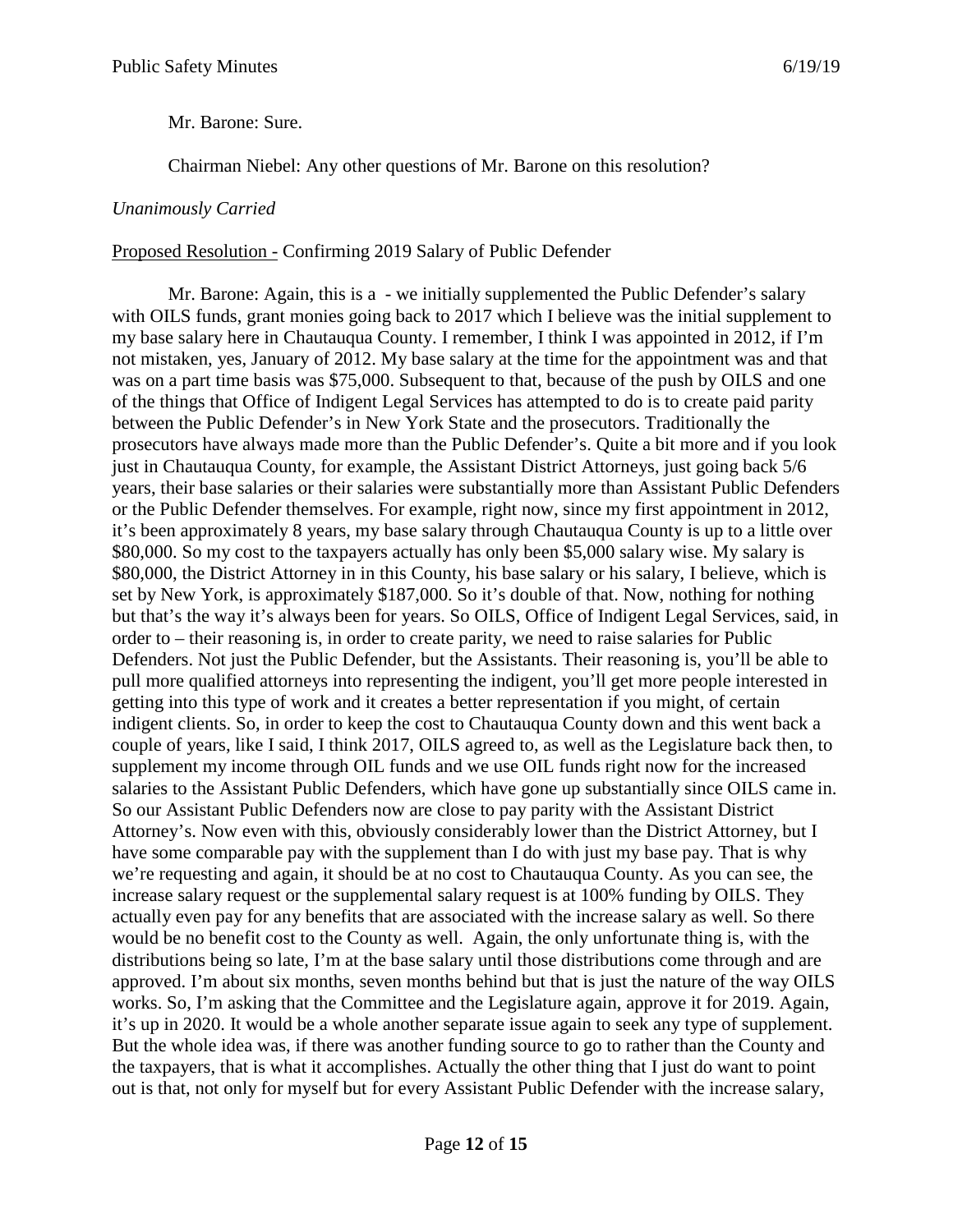it's all supplemented by OILS. So, it's at no cost to the taxpayers and that is one of the nice things about these grants and distributions.

Chairman Niebel: I'm all in favor of that as long as we have this money. If at some point we don't have that, we're going to have to take another look at everything.

Mr. Barone: Absolutely. That's the one of the understandings. It only goes through again, until the end of this year but it's something that has to be considered basically on a year to year basis to see where the distributions are. As long as OILS has the money and the increased funds, then obviously it's something that we'll look to make sure that we're on some pay parity with the District Attorney's office.

Chairman Niebel: Any questions of Mr. Barone?

Legislator Vanstrom: No, I think he covered it all.

Mrs. Dennison: If I could make a comment. I just wanted to add that the District Attorney's salary is set by the State but the County does get a grant and has for the last few years to pay for part of this salary.

Chairman Niebel: Do you know how much the grant is?

Mrs. Dennison: In 2019, that grant is \$72,189. It's been in that ballpark for the last several years.

Chairman Niebel: So we pick up about \$115,000 or there about?

Mrs. Dennison: No, that grant is just – it's not \$72,000 plus associated fringe, it's just \$72,189. So that is the total amount of the outside funding, if you will, for the District Attorney's compensation.

Chairman Niebel: Committee, any questions for Mr. Barone? Ned, I do have a couple of questions. Last year when we were talking about your budget, we, the Legislature, provided funds to go from part time, first and second Assistant Public Defenders to full time.

Mr. Barone: Right.

Chairman Niebel: Are you full time?

Mr. Barone: Yes.

Chairman Niebel: Do you have a small outside practice?

Mr. Barone: No. I don't maintain any private office other than if I get, for example, I may pick up one or two private cases through the year, if I can handle in addition to my full time position as Public Defender, I will do that.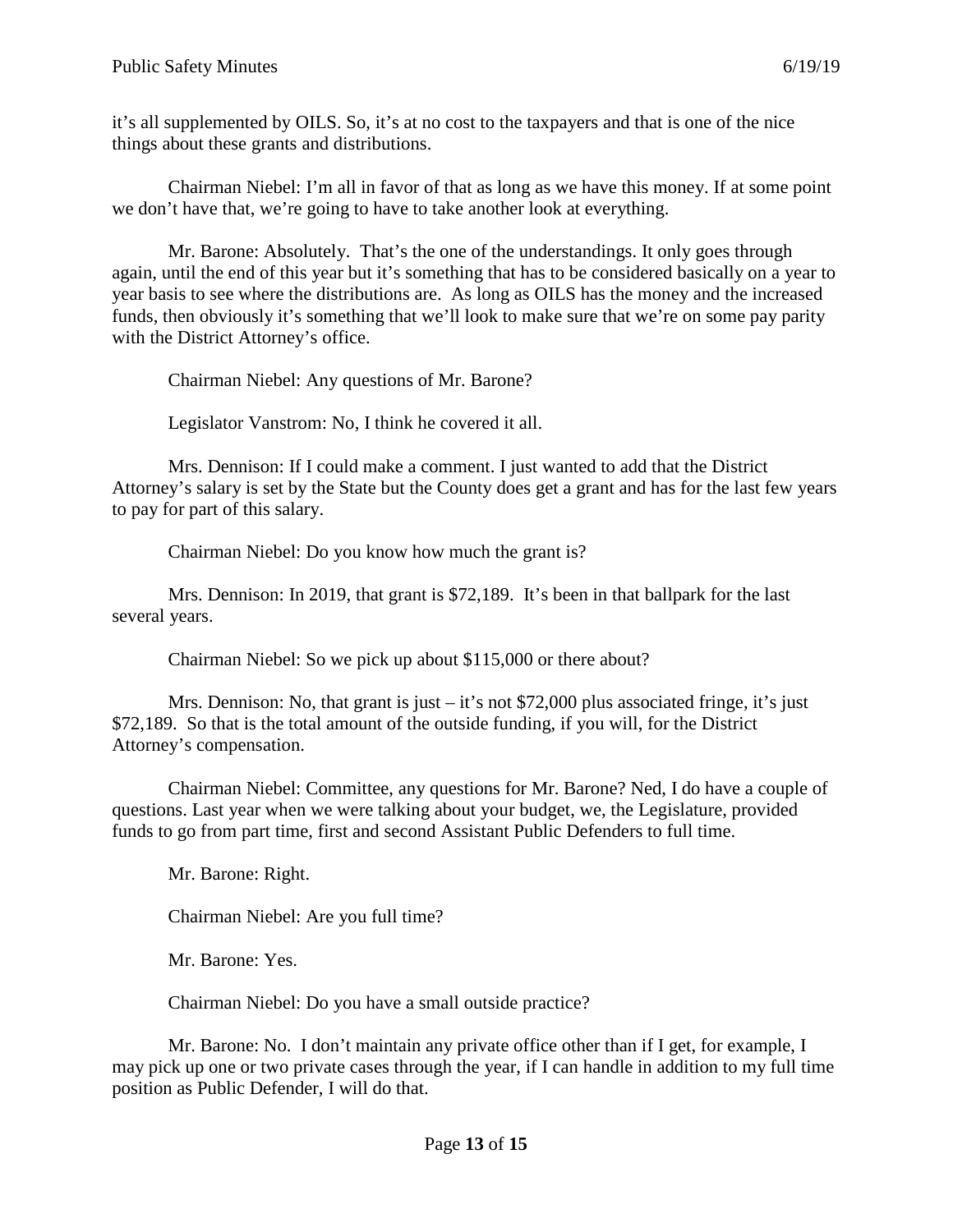Chairman Niebel: Well o.k., but this is doubling of your salary, so, I'm going to vote in favor of this resolution but I think if we're doubling your salary, o.k., I would like to see you not have any kind of outside practice, o.k., and devote all your attention to the Public Defenders. Just like we are with the other folks that are full time from your office. The reason I think that Ned is because there is going to be a lot more administration that you are going to have to do. There is going to be a lot more record keeping with these OILS grants. You are going to be hiring a lot more people, there is just going to be all kinds of more –

Legislator Bankoski: I think that he'd realize that if he's too busy, he's going to tell somebody no, I can't help you do your will today.

Chairman Niebel: Well, o.k., Bob, but what I am getting at is, last year we discussed this –

Legislator Bankoski: I don't know if we could put that into his job description and say, you can't do that. I think that he can realize what he can handle.

Chairman Niebel: He's already been appointed so we can. But I'm just saying that I would like him to consider that this is now, given the salary, a full time job.

Mr. Barone: I can say this. I've always considered this a full time job. Let me just add Terry and I respect what you are saying but let me just say, going back to 2012, when it was a part time job, do you know how many hours I worked in this job? I can document it. Over 70 hours a week.

Chairman Niebel: I'm sure.

Mr. Barone: And I still continue to work that. I never, ever, put Public Defender work behind anything else. Like I've indicated before, I do understand and appreciate the difference. I don't go out and actively collect cases, I don't solicit cases. If someone comes to me looking for help on something and if I can do that and help them without any type of conflict or type of infringement on my duties as Public Defender, I've done that. It really is minimal at best and as Bob indicated, I do understand my responsibilities as Public Defender and I've devoted. Anyone in that office will tell you, it's not just working here from during the day Terry, it's working evenings, weekends, when I'm in trial. It literally is night and day so my hours, my job hours to this job is Public Defender, are in excess of 60 to 70 hours a week. Now, if I can't find time to take an hour or two to do somebody's will or to help them out with a DWI because I've known them for years, I'm going to do that.

Legislator Vanstrom: Or a cell phone ticket.

Mr. Barone: I'm going to do that. Or if it's a speeding ticket or something else.

Chairman Niebel: O.k., Ned, those are exceptions. I'm just talking about an outside practice. Because with this grant, with the administration of it, there is going to be a lot more stuff that you are going to have to do in the office, a lot more.